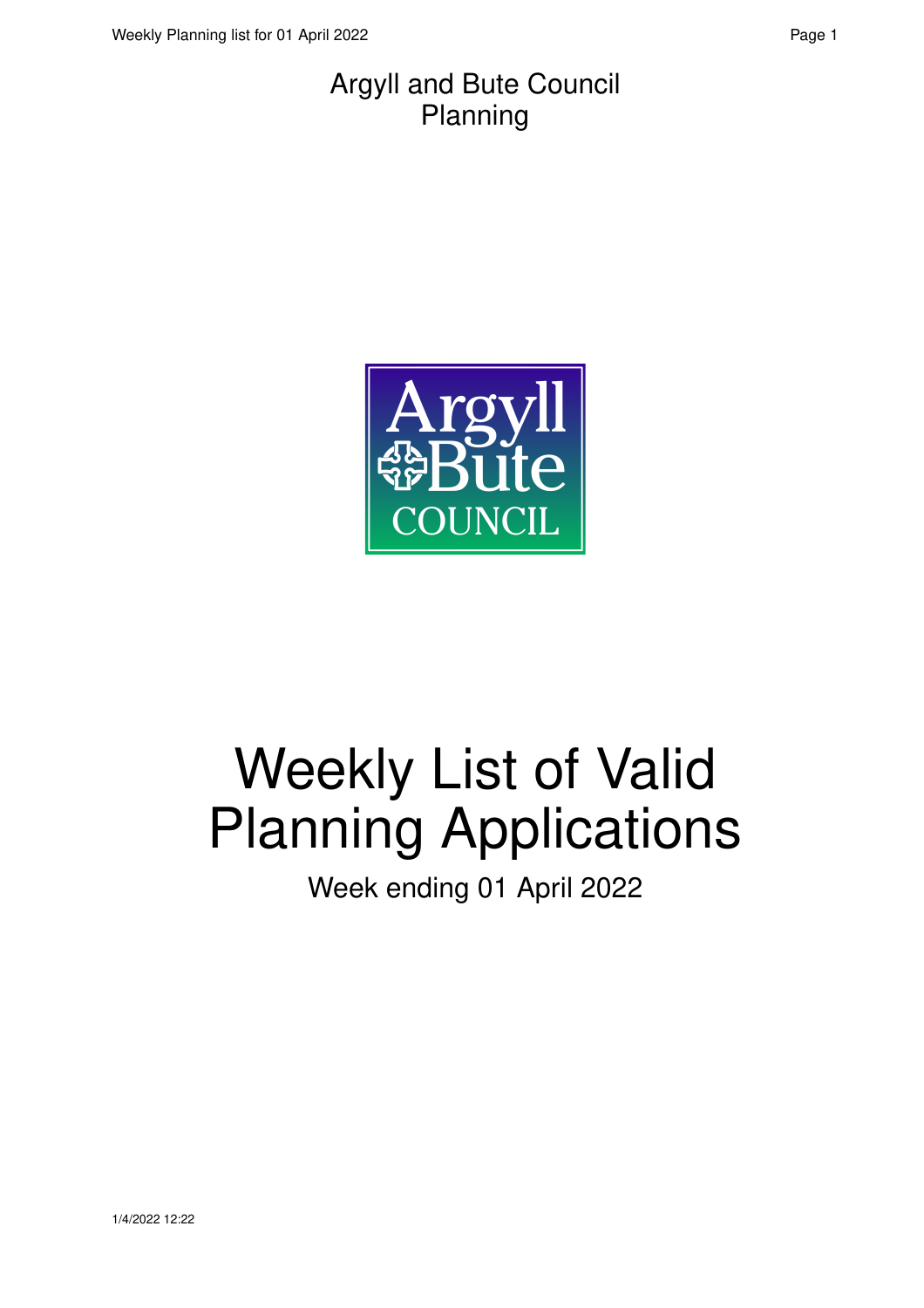### **Bute and Cowal**

| Reference:                                                                                                                                                 | 22/00033/PP                                                                                                                                                                                                                                                                                                                                                 | Officer:<br>Telephone: | Emma Jane<br>01546 605518                             |  |  |
|------------------------------------------------------------------------------------------------------------------------------------------------------------|-------------------------------------------------------------------------------------------------------------------------------------------------------------------------------------------------------------------------------------------------------------------------------------------------------------------------------------------------------------|------------------------|-------------------------------------------------------|--|--|
| <b>Ward Details:</b><br><b>Community Council:</b><br>Proposal:                                                                                             | 06 - Cowal<br>Dunoon Community Council<br>Erection of single storey rear extension and formation of deck-<br>ing                                                                                                                                                                                                                                            |                        |                                                       |  |  |
| Location:<br><b>Applicant:</b><br>Agent:                                                                                                                   | Mrs Jean Bodie<br>10 Firdon Crescent, Glasgow, G15 6QQ                                                                                                                                                                                                                                                                                                      |                        | 3 Cherryhill, Kirn, Dunoon, Argyll And Bute, PA23 8DW |  |  |
| <b>Development Type:</b><br><b>Grid Ref:</b>                                                                                                               | N/A<br>N01 - Householder developments<br>218136 - 677901                                                                                                                                                                                                                                                                                                    |                        |                                                       |  |  |
| Reference:                                                                                                                                                 | 22/00070/PP                                                                                                                                                                                                                                                                                                                                                 | Officer:<br>Telephone: | Norman Shewan<br>01546 605518                         |  |  |
| <b>Ward Details:</b><br><b>Community Council:</b><br>Proposal:<br>Location:<br><b>Applicant:</b><br>Agent:<br><b>Development Type:</b><br><b>Grid Ref:</b> | 07 - Dunoon<br>Dunoon Community Council<br>Erection of dwellinghouse<br>Retained Land At, Pilot Street, Dunoon, Argyll And Bute<br>Mr Kenny McGillivray<br>C/o Agent<br>Architeco Ltd<br>43 Argyll Street, Dunoon, Argyll And Bute, PA23 7HG<br>N03B - Housing - Local<br>217453 - 677275                                                                   |                        |                                                       |  |  |
| Reference:<br><b>Ward Details:</b>                                                                                                                         | 22/00221/PP<br>06 - Cowal                                                                                                                                                                                                                                                                                                                                   | Officer:<br>Telephone: | Allocated To Area Office<br>01546 605518              |  |  |
| <b>Community Council:</b><br>Proposal:<br>Location:<br><b>Applicant:</b>                                                                                   | Kilfinan Community Council<br>Erection of dwellinghouse<br>Andrews Garage, Tighnabruaich, Argyll And Bute, PA21 2DS<br>Mr And Mrs S Raeburn<br>House of Cragie, Craigie, Kilmarnock, UK, KA1 5NA<br><b>Highstreet Architects</b><br>Clyde Offices , 48 West George Street, Glasgow, Scotland,<br><b>G2 1BP</b><br>N03B - Housing - Local<br>197981 - 672961 |                        |                                                       |  |  |
| Agent:                                                                                                                                                     |                                                                                                                                                                                                                                                                                                                                                             |                        |                                                       |  |  |
| <b>Development Type:</b><br><b>Grid Ref:</b>                                                                                                               |                                                                                                                                                                                                                                                                                                                                                             |                        |                                                       |  |  |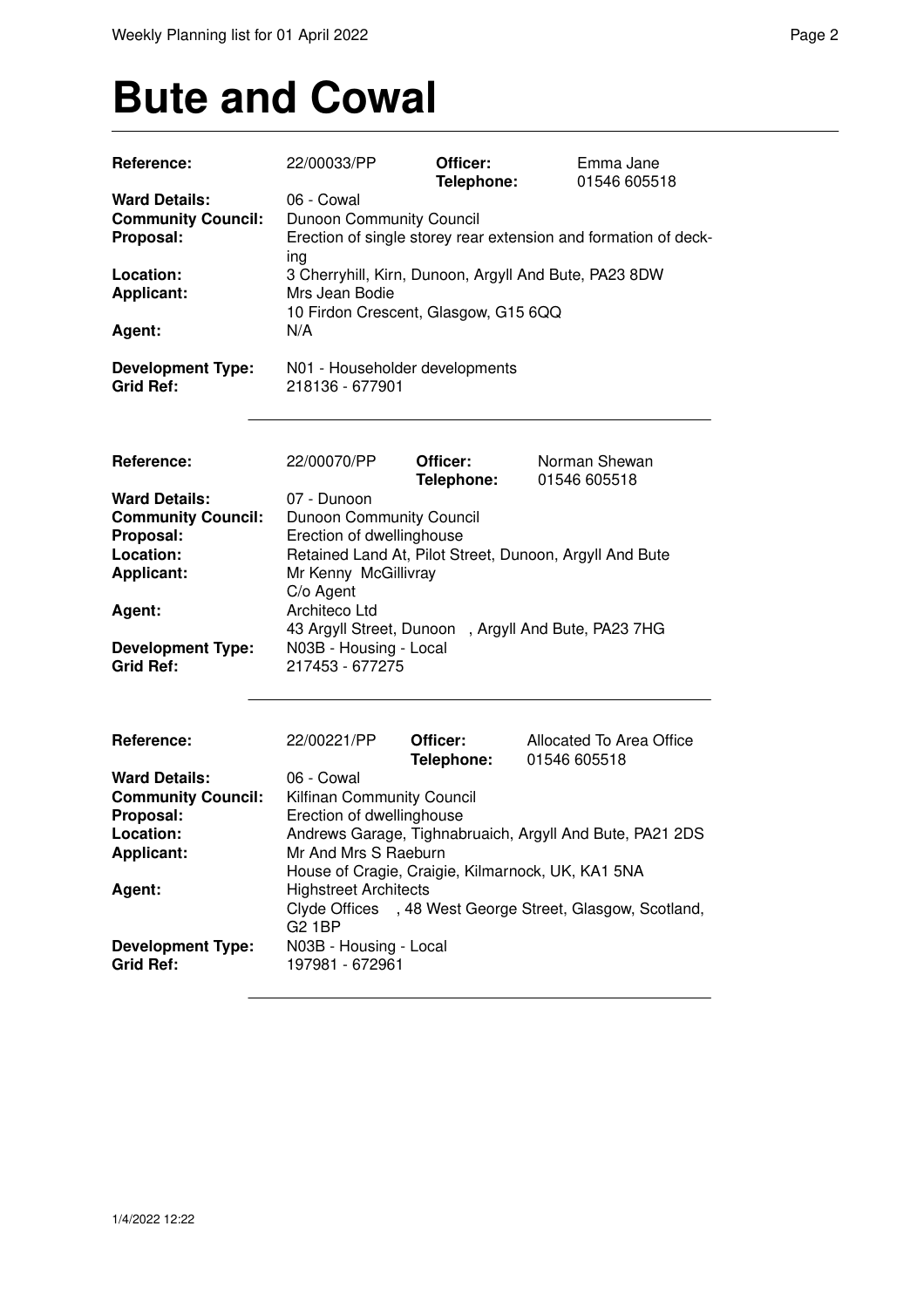Weekly Planning list for 01 April 2022 **Page 3** Page 3

| <b>Reference:</b>                            | 22/00273/PP                                                                                                          | Officer:<br>Telephone: | Steven Gove<br>01546 605518 |  |  |
|----------------------------------------------|----------------------------------------------------------------------------------------------------------------------|------------------------|-----------------------------|--|--|
| <b>Ward Details:</b>                         | 06 - Cowal                                                                                                           |                        |                             |  |  |
| <b>Community Council:</b>                    | Colintraive And Glendaruel CC                                                                                        |                        |                             |  |  |
| Proposal:                                    | Erection of 2 dwellinghouses with attached garages, installation<br>of septic tank and formation of vehicular access |                        |                             |  |  |
| Location:                                    | Land North Of Ormidale House, Glendaruel, Colintraive, Argyll<br>And Bute, PA22 3AF                                  |                        |                             |  |  |
| <b>Applicant:</b>                            | Mr John Davies<br>Glenrowan, Rowantreehill Road, Kilmacolm, United Kingdom,<br><b>PA13 3AF</b>                       |                        |                             |  |  |
| Agent:                                       | <b>CHG Architecture Ltd</b><br>54 Braehead, Lochwinnoch, United Kingdom, PA12 4AS                                    |                        |                             |  |  |
| <b>Development Type:</b><br><b>Grid Ref:</b> | N03B - Housing - Local<br>200301 - 681951                                                                            |                        |                             |  |  |

| Reference:                                   | 22/00313/PP                                                | Officer:<br>Telephone: | <b>Steven Gove</b><br>01546 605518 |  |
|----------------------------------------------|------------------------------------------------------------|------------------------|------------------------------------|--|
| <b>Ward Details:</b>                         | 06 - Cowal                                                 |                        |                                    |  |
| <b>Community Council:</b>                    | Kilfinan Community Council                                 |                        |                                    |  |
| Proposal:                                    | Formation of bellmouth and forest access track             |                        |                                    |  |
| Location:                                    | Land North Of Hill Cottage, Tighnabruaich, Argyll And Bute |                        |                                    |  |
| <b>Applicant:</b>                            | Mr John Wilson-Beales                                      |                        |                                    |  |
|                                              | 2 Smithy Lane, Lochgilphead, United Kingdom, PA31 8TA      |                        |                                    |  |
| Agent:                                       | Scottish Woodlands                                         |                        |                                    |  |
|                                              | 2 Smithy Lane, Lochgilphead, United Kingdom, PA31 8TA      |                        |                                    |  |
| <b>Development Type:</b><br><b>Grid Ref:</b> | N10B - Other developments - Local<br>199514 - 675305       |                        |                                    |  |

| Reference:                                   | 22/00366/PP                                                                         | Officer:<br>Telephone: | Emma Jane<br>01546 605518 |  |
|----------------------------------------------|-------------------------------------------------------------------------------------|------------------------|---------------------------|--|
| <b>Ward Details:</b>                         | 07 - Dunoon                                                                         |                        |                           |  |
| <b>Community Council:</b>                    | South Cowal Community Council                                                       |                        |                           |  |
| Proposal:                                    | Erection of dwellinghouse, installation of septic tank and forma-<br>tion of access |                        |                           |  |
| Location:                                    | Land South Of Sky View, Toward, Dunoon, Argyll And Bute                             |                        |                           |  |
| <b>Applicant:</b>                            | Mr And Mrs R Mitchell                                                               |                        |                           |  |
|                                              | Killellan Farm, Main Road, Toward, Dunoon, Argyll And Bute,<br><b>PA23 7UJ</b>      |                        |                           |  |
| Agent:                                       | Cliff Denovan                                                                       |                        |                           |  |
|                                              | 19 Eccles Road, Dunoon, Argyll And Bute, PA23 8LA                                   |                        |                           |  |
| <b>Development Type:</b><br><b>Grid Ref:</b> | N03B - Housing - Local<br>210882 - 669427                                           |                        |                           |  |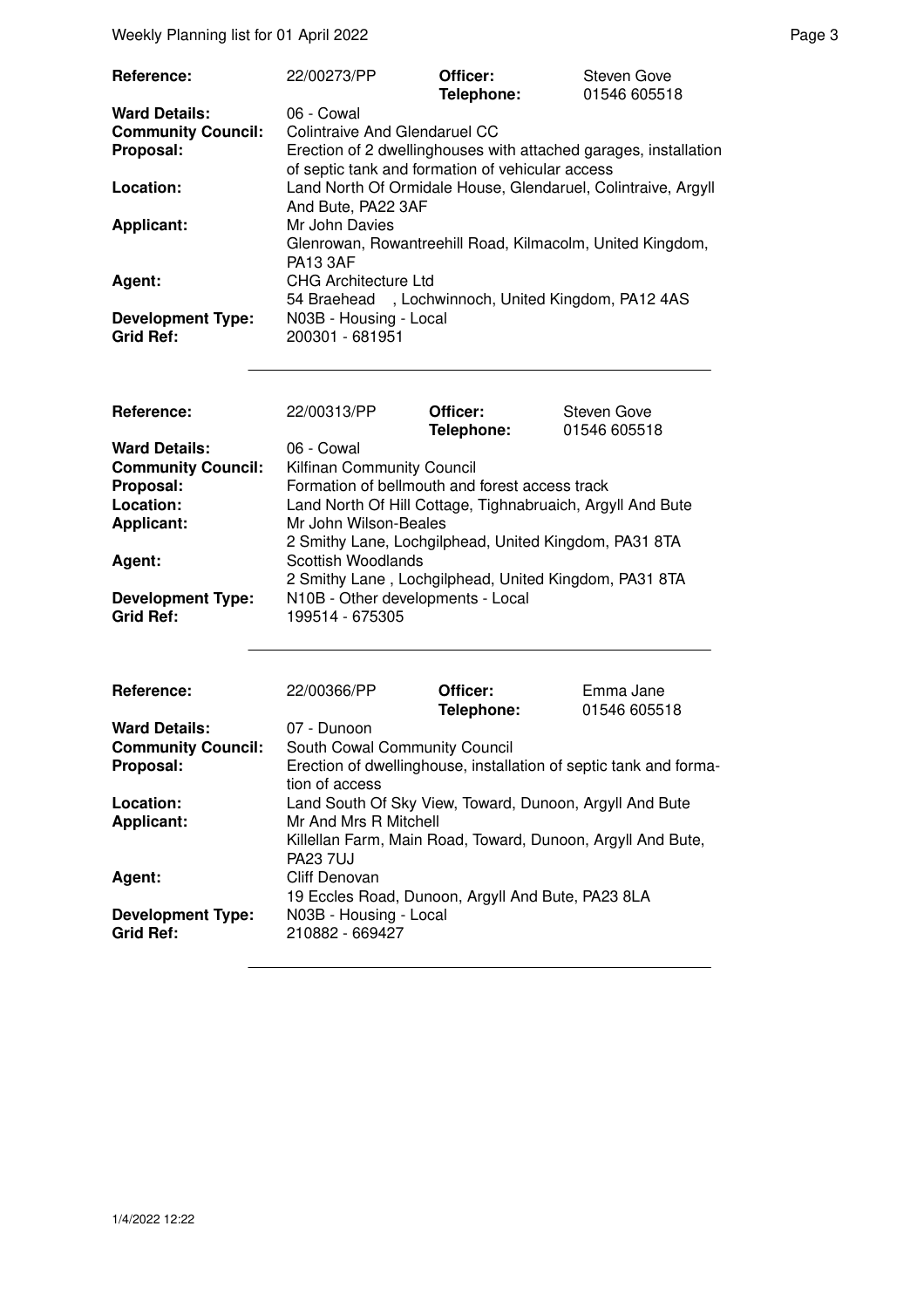Weekly Planning list for 01 April 2022 **Page 4** Page 4

| Reference:                                   | 22/00404/PP                                                                                                                                                                           | Officer:<br>Telephone: | Steven Gove<br>01546 605518 |  |  |
|----------------------------------------------|---------------------------------------------------------------------------------------------------------------------------------------------------------------------------------------|------------------------|-----------------------------|--|--|
| <b>Ward Details:</b>                         | 06 - Cowal                                                                                                                                                                            |                        |                             |  |  |
| <b>Community Council:</b>                    | Kilfinan Community Council                                                                                                                                                            |                        |                             |  |  |
| Proposal:                                    | Erection of dwellinghouse, garage, installation of sewage treat-<br>ment plant and formation of vehicular access                                                                      |                        |                             |  |  |
| Location:                                    | Land South West Of Auchnafruin, Kilfinan, Argyll And Bute                                                                                                                             |                        |                             |  |  |
| <b>Applicant:</b>                            | Westard Ltd                                                                                                                                                                           |                        |                             |  |  |
| Agent:                                       | 35 Pine Crescent, Hamilton, United Kingdom, ML3 8TZ<br>John Peace Associates<br>83 Argyll Street, Lochgilphead, United Kingdom, PA31 8NE<br>N03B - Housing - Local<br>192730 - 674788 |                        |                             |  |  |
| <b>Development Type:</b><br><b>Grid Ref:</b> |                                                                                                                                                                                       |                        |                             |  |  |

| Reference:                                   | 22/00442/PP                                                                                           | Officer:<br>Telephone: | Allocated To Area Office<br>01546 605518 |  |
|----------------------------------------------|-------------------------------------------------------------------------------------------------------|------------------------|------------------------------------------|--|
| <b>Ward Details:</b>                         | 07 - Dunoon                                                                                           |                        |                                          |  |
| <b>Community Council:</b>                    | <b>Dunoon Community Council</b>                                                                       |                        |                                          |  |
| Proposal:                                    | Erection of garden shed (retrospective) and formation of<br>dormer to rear elevation of dwellinghouse |                        |                                          |  |
| Location:                                    | 51 King Street, Dunoon, Argyll And Bute, PA23 7PE                                                     |                        |                                          |  |
| <b>Applicant:</b>                            | Mr And Mrs Robert Flint<br>51 King Street, Dunoon, UK, PA23 7PE                                       |                        |                                          |  |
| Agent:                                       | <b>Farquhar Geddes Architects</b><br>Brisbane Lodge, Brisbane Glen Road, Largs, UK, KA30 8SL          |                        |                                          |  |
| <b>Development Type:</b><br><b>Grid Ref:</b> | N01 - Householder developments<br>216979 - 677350                                                     |                        |                                          |  |

| Reference:                                   | 22/00574/PP                                                                                                      | Officer:<br>Telephone: | Steven Gove<br>01546 605518 |  |
|----------------------------------------------|------------------------------------------------------------------------------------------------------------------|------------------------|-----------------------------|--|
| <b>Ward Details:</b>                         | 08 - Isle Of Bute                                                                                                |                        |                             |  |
| <b>Community Council:</b>                    | <b>Bute Community Council</b>                                                                                    |                        |                             |  |
| Proposal:                                    | Installation of temporary container storage unit to house chemi-<br>cal dosing plant                             |                        |                             |  |
| Location:                                    | Land South West Of Public Convenience, Marine Road, Port<br>Bannatyne, Isle Of Bute, Argyll And Bute             |                        |                             |  |
| <b>Applicant:</b>                            | <b>Scottish Water</b><br>The Bridge, Buchanan Gate Business Park, Cumbernauld<br>Road, Stepps, Scotland, G33 6FB |                        |                             |  |
| Agent:                                       | N/A                                                                                                              |                        |                             |  |
| <b>Development Type:</b><br><b>Grid Ref:</b> | N10B - Other developments - Local<br>206900 - 667371                                                             |                        |                             |  |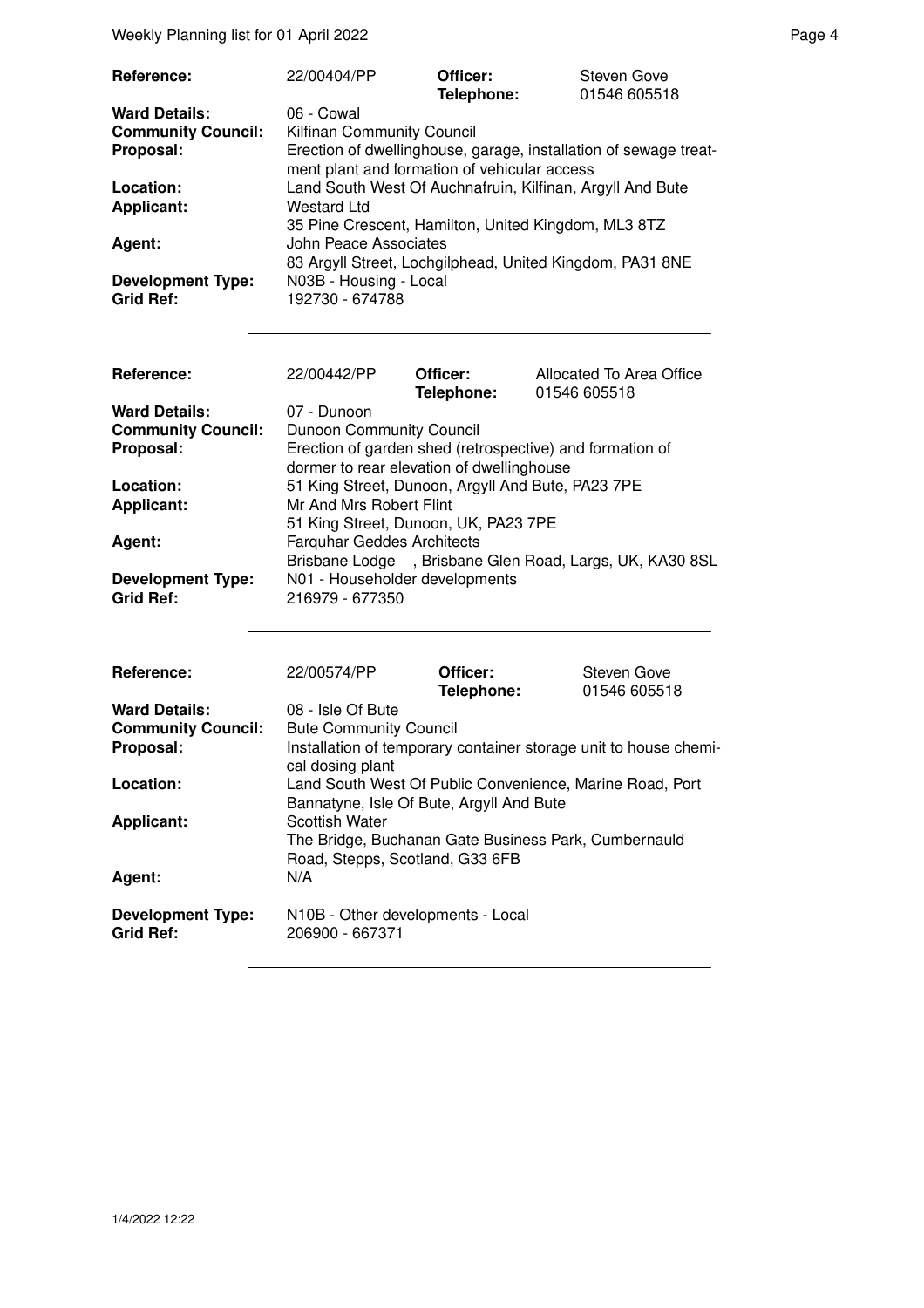| Reference:                                                     | 22/00645/CPD                                                                                                                       | Officer:<br>Telephone: | Allocated To Area Office<br>01546 605518                  |  |  |
|----------------------------------------------------------------|------------------------------------------------------------------------------------------------------------------------------------|------------------------|-----------------------------------------------------------|--|--|
| <b>Ward Details:</b><br><b>Community Council:</b><br>Proposal: | 06 - Cowal<br>Kilfinan Community Council<br>Temporary siting of modular building to provide additional<br>classroom space          |                        |                                                           |  |  |
| Location:                                                      | Argyll And Bute, PA21 2BE                                                                                                          |                        | Tighnabruaich Primary School, School Road, Tighnabruaich, |  |  |
| <b>Applicant:</b>                                              | Argyll And Bute Council<br>Argyll House, Alexandra Parade, Dunoon, Argyll And Bute,<br><b>PA23 8AJ</b>                             |                        |                                                           |  |  |
| Agent:                                                         | N/A                                                                                                                                |                        |                                                           |  |  |
| <b>Development Type:</b><br><b>Grid Ref:</b>                   | N0 - not required for statutory returns<br>197407 - 672648                                                                         |                        |                                                           |  |  |
| Reference:                                                     | 22/00656/TPO                                                                                                                       | Officer:<br>Telephone: | Allocated To Area Office<br>01546 605518                  |  |  |
| <b>Ward Details:</b>                                           | 07 - Dunoon                                                                                                                        |                        |                                                           |  |  |
| <b>Community Council:</b><br>Proposal:                         | South Cowal Community Council<br>Felling of Oak tree                                                                               |                        |                                                           |  |  |
| Location:                                                      | Bute, PA23 7SH                                                                                                                     |                        | South View, Wyndham Road, Innellan, Dunoon, Argyll And    |  |  |
| <b>Applicant:</b>                                              | Mrs M Goan                                                                                                                         |                        |                                                           |  |  |
| Agent:                                                         | Southview, Wyndham Road, Innellan, PA23 8SH<br>Craig McBurney<br>32 Broxwood Place, Sandbank, Dunoon, Argyll And Bute, PA23<br>8PF |                        |                                                           |  |  |
| <b>Development Type:</b><br><b>Grid Ref:</b>                   | N0 - not required for statutory returns<br>215006 - 670595                                                                         |                        |                                                           |  |  |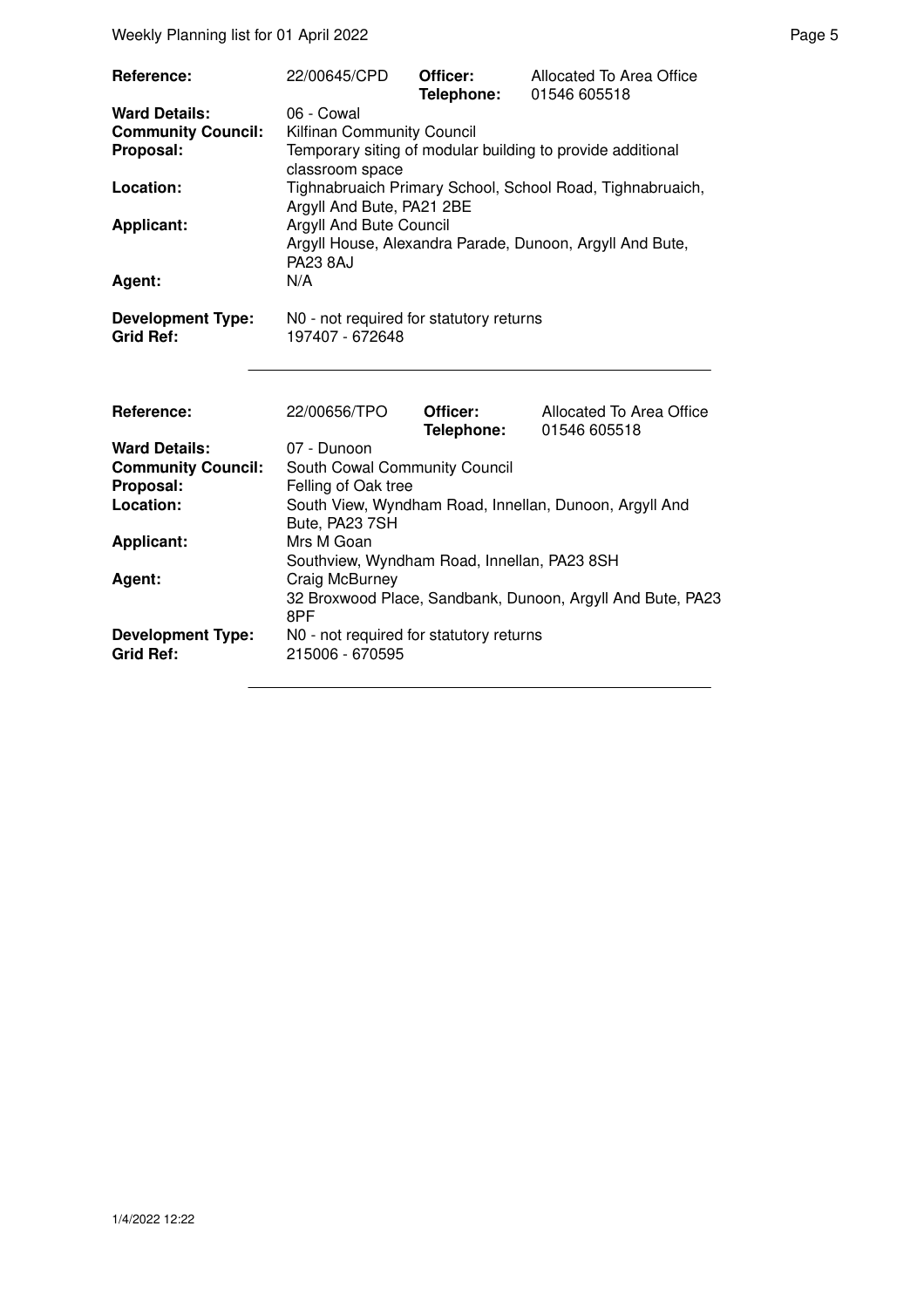#### **Helensburgh and Lomond**

| Reference:                                   | 21/02264/LIB                                                                                                                                                                                                                    | Officer:<br>Telephone: | Allocated To Area Office<br>01546 605518 |  |  |
|----------------------------------------------|---------------------------------------------------------------------------------------------------------------------------------------------------------------------------------------------------------------------------------|------------------------|------------------------------------------|--|--|
| <b>Ward Details:</b>                         | 09 - Lomond North                                                                                                                                                                                                               |                        |                                          |  |  |
| <b>Community Council:</b>                    | Rhu And Shandon Community Council                                                                                                                                                                                               |                        |                                          |  |  |
| Proposal:                                    | Redesign of the external seating area to the front and side of<br>the property with the addition of new furniture, jumberella's,<br>decking, planting, free-standing screens, festoon posts, and<br>festoon decorative lighting |                        |                                          |  |  |
| Location:                                    | Ardencaple Hotel, Gareloch Road, Rhu, Helensburgh, Argyll<br>And Bute, G84 8LA                                                                                                                                                  |                        |                                          |  |  |
| <b>Applicant:</b>                            | Greene King<br>Westgate Brewery, Bury St Edmunds, Suffolk, England, IP33<br>1QT                                                                                                                                                 |                        |                                          |  |  |
| Agent:                                       | <b>Burns Design</b><br>Carus House, 201 Dumbarton Road, Clydebank, Scotland,<br>G814XJ                                                                                                                                          |                        |                                          |  |  |
| <b>Development Type:</b><br><b>Grid Ref:</b> | N14 - Listed bldg + con area consents<br>227767 - 683486                                                                                                                                                                        |                        |                                          |  |  |
| Reference:                                   | 22/00270/PP                                                                                                                                                                                                                     | Officer:<br>Telephone: | Allocated To Area Office<br>01546 605518 |  |  |
| <b>Ward Details:</b>                         | 09 - Lomond North                                                                                                                                                                                                               |                        |                                          |  |  |
| <b>Community Council:</b>                    | Cove And Kilcreggan Community Council                                                                                                                                                                                           |                        |                                          |  |  |
| Proposal:                                    | Installation of replacement door                                                                                                                                                                                                |                        |                                          |  |  |
| Location:                                    | Rossarden, Shore Road, Cove, Helensburgh, Argyll And Bute,<br><b>G84 0NU</b>                                                                                                                                                    |                        |                                          |  |  |
| <b>Applicant:</b>                            | Mrs Christine Jenn<br>Rossarden, Shore Road, Cove, Helensburgh, Argyll And Bute,<br><b>G84 0NU</b>                                                                                                                              |                        |                                          |  |  |
| Agent:                                       | N/A                                                                                                                                                                                                                             |                        |                                          |  |  |
| <b>Development Type:</b><br><b>Grid Ref:</b> | N01 - Householder developments<br>222147 - 682788                                                                                                                                                                               |                        |                                          |  |  |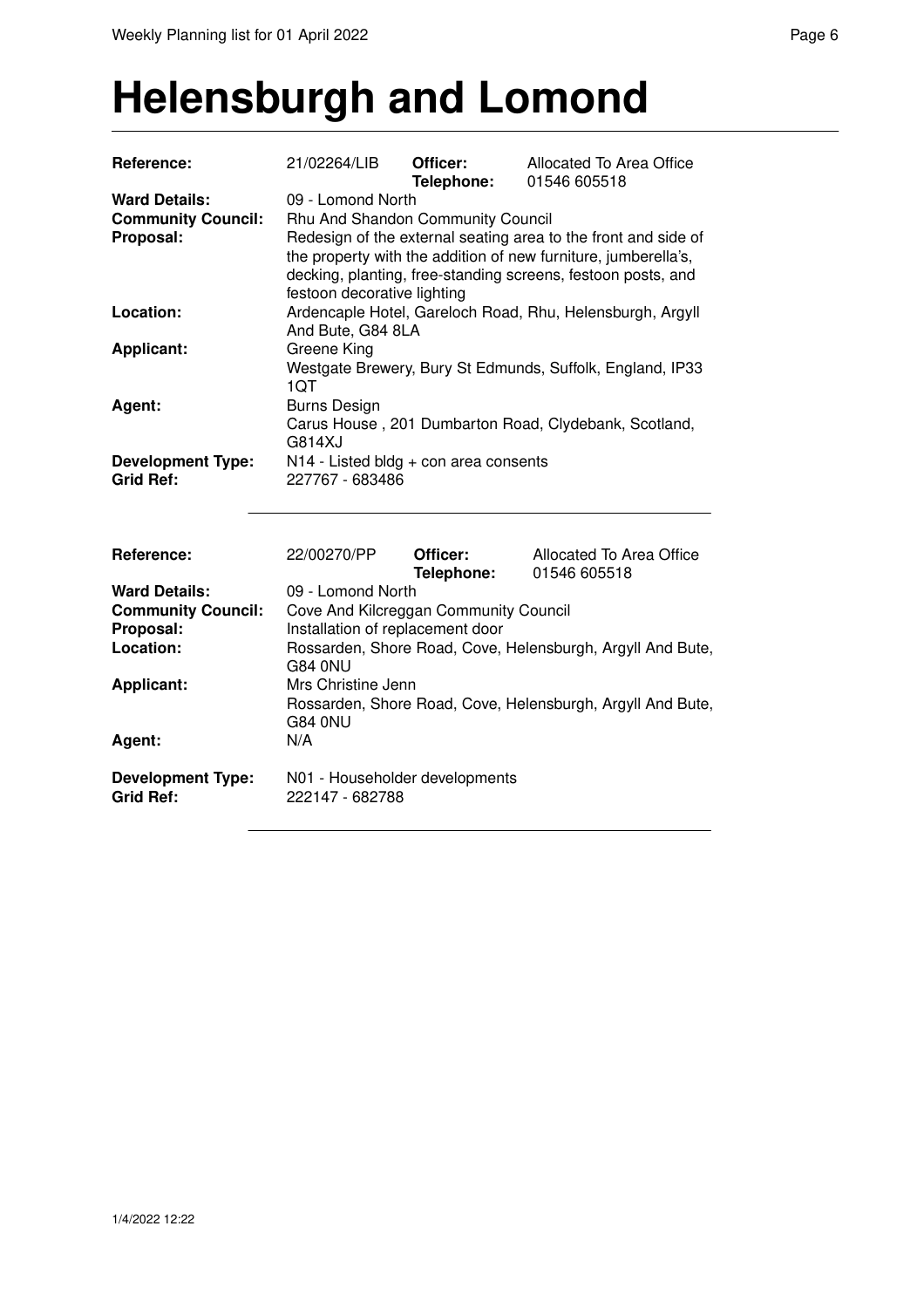Weekly Planning list for 01 April 2022 **Page 7** April 2022 **Page 7** April 2022 **Page 7** April 2022 **Page 7** April 2022 **Page 7** April 2022 **Page 7** April 2022 **Page 7** April 2022 **Page 7** April 2022 **Page 7** April 2022 **Pa** 

| <b>Reference:</b>         | 22/00341/PP                                                                    | Officer:<br>Telephone:                                                                                                                                                                           | Allocated To Area Office<br>01546 605518                  |  |  |
|---------------------------|--------------------------------------------------------------------------------|--------------------------------------------------------------------------------------------------------------------------------------------------------------------------------------------------|-----------------------------------------------------------|--|--|
| <b>Ward Details:</b>      | 09 - Lomond North                                                              |                                                                                                                                                                                                  |                                                           |  |  |
| <b>Community Council:</b> | Rhu And Shandon Community Council                                              |                                                                                                                                                                                                  |                                                           |  |  |
|                           |                                                                                |                                                                                                                                                                                                  |                                                           |  |  |
| Proposal:                 | festoon decorative lighting                                                    | Redesign of the external seating area to the front and side of<br>the property with the addition of new furniture, jumberella's,<br>decking, planting, free-standing screens, festoon posts, and |                                                           |  |  |
| Location:                 |                                                                                |                                                                                                                                                                                                  |                                                           |  |  |
|                           |                                                                                |                                                                                                                                                                                                  | Ardencaple Hotel, Gareloch Road, Rhu, Helensburgh, Argyll |  |  |
|                           | And Bute, G84 8LA                                                              |                                                                                                                                                                                                  |                                                           |  |  |
| <b>Applicant:</b>         | Mr Tim Wass                                                                    |                                                                                                                                                                                                  |                                                           |  |  |
|                           |                                                                                |                                                                                                                                                                                                  | Westgate Brewery, Bury St Edmunds, Suffolk, England, IP33 |  |  |
|                           | 1QT                                                                            |                                                                                                                                                                                                  |                                                           |  |  |
| Agent:                    | <b>Burns Design Associates</b>                                                 |                                                                                                                                                                                                  |                                                           |  |  |
|                           |                                                                                |                                                                                                                                                                                                  | Carus House, 201 Dumbarton Road, Clydebank, Glasgow,      |  |  |
|                           |                                                                                |                                                                                                                                                                                                  |                                                           |  |  |
|                           | Scotland, G81 4XJ                                                              |                                                                                                                                                                                                  |                                                           |  |  |
| <b>Development Type:</b>  | N10B - Other developments - Local                                              |                                                                                                                                                                                                  |                                                           |  |  |
| <b>Grid Ref:</b>          | 227767 - 683486                                                                |                                                                                                                                                                                                  |                                                           |  |  |
|                           |                                                                                |                                                                                                                                                                                                  |                                                           |  |  |
| Reference:                | 22/00451/TPO                                                                   | Officer:                                                                                                                                                                                         | Allocated To Area Office                                  |  |  |
|                           |                                                                                | Telephone:                                                                                                                                                                                       | 01546 605518                                              |  |  |
| <b>Ward Details:</b>      | 09 - Lomond North                                                              |                                                                                                                                                                                                  |                                                           |  |  |
| <b>Community Council:</b> |                                                                                |                                                                                                                                                                                                  |                                                           |  |  |
| Proposal:                 | Rhu And Shandon Community Council<br>Felling of Western Red Cedar tree         |                                                                                                                                                                                                  |                                                           |  |  |
|                           |                                                                                |                                                                                                                                                                                                  |                                                           |  |  |
| Location:                 | 3 Torwoodhill, Torwoodhill Road, Rhu, Helensburgh, Argyll And<br>Bute, G84 8LE |                                                                                                                                                                                                  |                                                           |  |  |
| <b>Applicant:</b>         | Ms April Campbell                                                              |                                                                                                                                                                                                  |                                                           |  |  |

**N0 - not required for statutory returns 227793 - 683666** 

Bute, G84 8LE

3 Torwoodhill, Torwoodhill Road, Rhu, Helensburgh, Argyll And

Agent:

**Development Type:**<br>Grid Ref: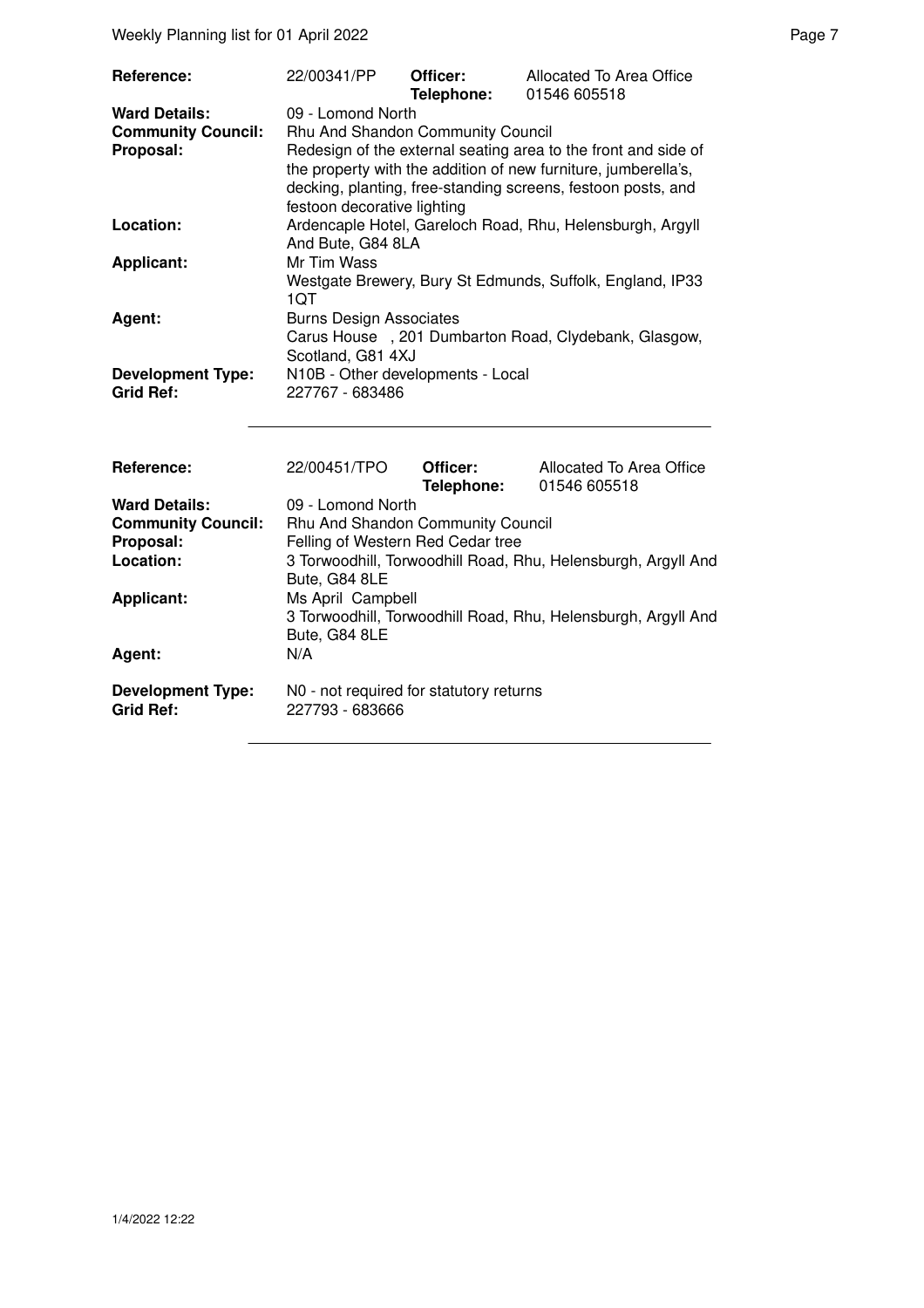# **Oban, Lorn and the Isles**

| Reference:                                                                                       | 21/02342/PPP                                                                                                                                                                                                                                                                                                                                                                                       | Officer:<br>Telephone: | <b>Fiona Scott</b><br>01546 605518                            |  |  |  |
|--------------------------------------------------------------------------------------------------|----------------------------------------------------------------------------------------------------------------------------------------------------------------------------------------------------------------------------------------------------------------------------------------------------------------------------------------------------------------------------------------------------|------------------------|---------------------------------------------------------------|--|--|--|
| <b>Ward Details:</b><br><b>Community Council:</b><br>Proposal:                                   | 05 - Oban North And Lorn<br><b>Lismore Community Council</b><br>Site for the erection of a building to facilitate a non-residential<br>hall including office, storage, toilets and electric vehicle charg-<br>ing points                                                                                                                                                                           |                        |                                                               |  |  |  |
| Location:                                                                                        | And Bute                                                                                                                                                                                                                                                                                                                                                                                           |                        | Land North East Of Point House, Isle Of Lismore, Oban, Argyll |  |  |  |
| <b>Applicant:</b>                                                                                | Mr Rognvald Livingstone<br>Point And Park Farm, Isle Of Lismore, Oban, Argyll And Bute,<br><b>PA34 5UL</b>                                                                                                                                                                                                                                                                                         |                        |                                                               |  |  |  |
| Agent:                                                                                           | N/A                                                                                                                                                                                                                                                                                                                                                                                                |                        |                                                               |  |  |  |
| <b>Development Type:</b><br><b>Grid Ref:</b>                                                     | N10B - Other developments - Local<br>189414 - 746136                                                                                                                                                                                                                                                                                                                                               |                        |                                                               |  |  |  |
| Reference:                                                                                       | 22/00258/PP                                                                                                                                                                                                                                                                                                                                                                                        | Officer:<br>Telephone: | Jennifer Campbell<br>01546 605518                             |  |  |  |
| <b>Ward Details:</b><br><b>Community Council:</b><br>Proposal:                                   | 04 - Oban South And The Isles<br><b>Mull Community Council</b><br>Erection of dwellinghouse and outbuilding, installation of pri-<br>vate sewage treatment system and formation of vehicular<br>access                                                                                                                                                                                             |                        |                                                               |  |  |  |
| Location:                                                                                        | Argyll And Bute                                                                                                                                                                                                                                                                                                                                                                                    |                        | Land South Of Uisken Croft (Plot 2), Bunessan, Isle Of Mull,  |  |  |  |
| <b>Applicant:</b>                                                                                | Dr Kathryn McAdam Freud<br>138 Peckham Rye, London, Greater London, SE22 9QH                                                                                                                                                                                                                                                                                                                       |                        |                                                               |  |  |  |
| Agent:                                                                                           | Waterhouse 1854 Ltd                                                                                                                                                                                                                                                                                                                                                                                |                        | Ground Floor , 1A Morocco Street, London, UK, SE1 3HB         |  |  |  |
| <b>Development Type:</b><br><b>Grid Ref:</b>                                                     | N03B - Housing - Local<br>138948 - 718900                                                                                                                                                                                                                                                                                                                                                          |                        |                                                               |  |  |  |
| <b>Reference:</b>                                                                                | 22/00353/PP                                                                                                                                                                                                                                                                                                                                                                                        | Officer:<br>Telephone: | <b>Fiona Scott</b><br>01546 605518                            |  |  |  |
| <b>Ward Details:</b><br><b>Community Council:</b><br>Proposal:<br>Location:<br><b>Applicant:</b> | 04 - Oban South And The Isles<br><b>Oban Community Council</b><br>Change of use from shop to cafe and takeaway<br>24 Argyll Square, Oban, Argyll And Bute, PA34 4AT<br><b>Mrs Marion McPherson</b><br>Tigh Na Sith, North Connel, By Oban, Scotland, PA37 1RW<br>Allan Macaskill<br>5 Ferryfield Road, Connel, By Oban, Scotland, PA37 1SR<br>N10B - Other developments - Local<br>185874 - 729815 |                        |                                                               |  |  |  |
| Agent:                                                                                           |                                                                                                                                                                                                                                                                                                                                                                                                    |                        |                                                               |  |  |  |
| <b>Development Type:</b><br><b>Grid Ref:</b>                                                     |                                                                                                                                                                                                                                                                                                                                                                                                    |                        |                                                               |  |  |  |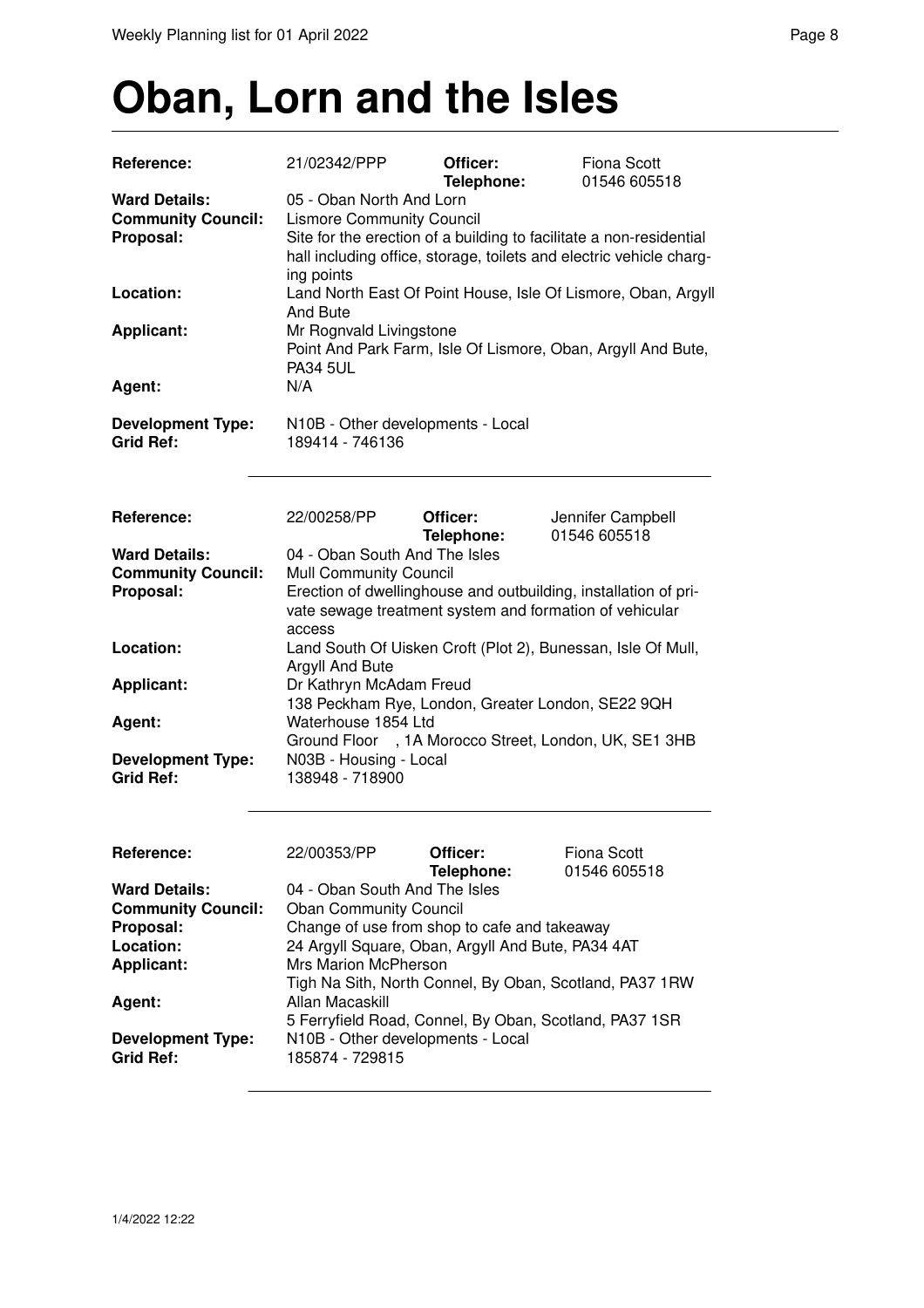Weekly Planning list for 01 April 2022 **Page 9** Page 9

| Reference:                                                                                       | 22/00426/PPP                                                                                                                                                                                                                                    | Officer:<br>Telephone: | 01546 605518 | Allocated To Area Office       |  |
|--------------------------------------------------------------------------------------------------|-------------------------------------------------------------------------------------------------------------------------------------------------------------------------------------------------------------------------------------------------|------------------------|--------------|--------------------------------|--|
| <b>Ward Details:</b><br><b>Community Council:</b><br>Proposal:<br>Location:<br><b>Applicant:</b> | 05 - Oban North And Lorn<br>Glenorchy And Inishail Community Council<br>Site for the erection of dwellinghouse<br>Land West Of The Smiddy, Dalmally, Argyll And Bute<br>Mr Grigor Scott<br>Elmbank, Croft Road, Oban, Argyll And Bute, PA34 5JN |                        |              |                                |  |
| Agent:                                                                                           | Fair Planning & Design<br>, Ardconnel Terrace, Oban, Argyll And Bute,<br>Lios Mhoire<br><b>PA34 5DJ</b>                                                                                                                                         |                        |              |                                |  |
| <b>Development Type:</b><br><b>Grid Ref:</b>                                                     | N03B - Housing - Local<br>216566 - 727691                                                                                                                                                                                                       |                        |              |                                |  |
| Reference:                                                                                       | 22/00619/ELCNOT                                                                                                                                                                                                                                 | Officer:<br>Telephone: |              | Judith Stephen<br>01546 605518 |  |
| <b>Ward Details:</b><br><b>Community Council:</b>                                                | 05 - Oban North And Lorn<br><b>Taynuilt Community Council</b>                                                                                                                                                                                   |                        |              |                                |  |
| Proposal:<br>Location:<br><b>Applicant:</b>                                                      | Installation of 33kV overhead line<br>Mast 407M West Of Duntanachan, Glenlonan, Argyll And Bute<br>Scottish And Southern Electricity Networks<br>Ruthvenfield Way, Inveralmond Industrial Estate, Perth, PH1                                    |                        |              |                                |  |
| Agent:                                                                                           | 3AF<br>N/A                                                                                                                                                                                                                                      |                        |              |                                |  |
| <b>Development Type:</b><br><b>Grid Ref:</b>                                                     | N0 - not required for statutory returns<br>196262 - 728114                                                                                                                                                                                      |                        |              |                                |  |
| Reference:                                                                                       | 22/00620/TELNOT                                                                                                                                                                                                                                 | Officer:<br>Telephone: |              | Judith Stephen<br>01546 605518 |  |
| <b>Ward Details:</b><br><b>Community Council:</b>                                                | 05 - Oban North And Lorn                                                                                                                                                                                                                        |                        |              |                                |  |
| Proposal:<br>Location:                                                                           | <b>Taynuilt Community Council</b><br>Installation of $1 \times 8$ metre light pole and $1 \times 9$ metre light pole<br>Land North And West Of Fearnoch Cottage, Fearnoch,                                                                      |                        |              |                                |  |

Taynuilt, Argyll And Bute

**Development Type:** N0 - not required for statutory returns<br>Grid Ref: 196395 - 732295 **Grid Ref:** 196395 - 732295

81 Newgate Street, London, EC1A 7AJ<br>N/A

Applicant: Openreach

Agent: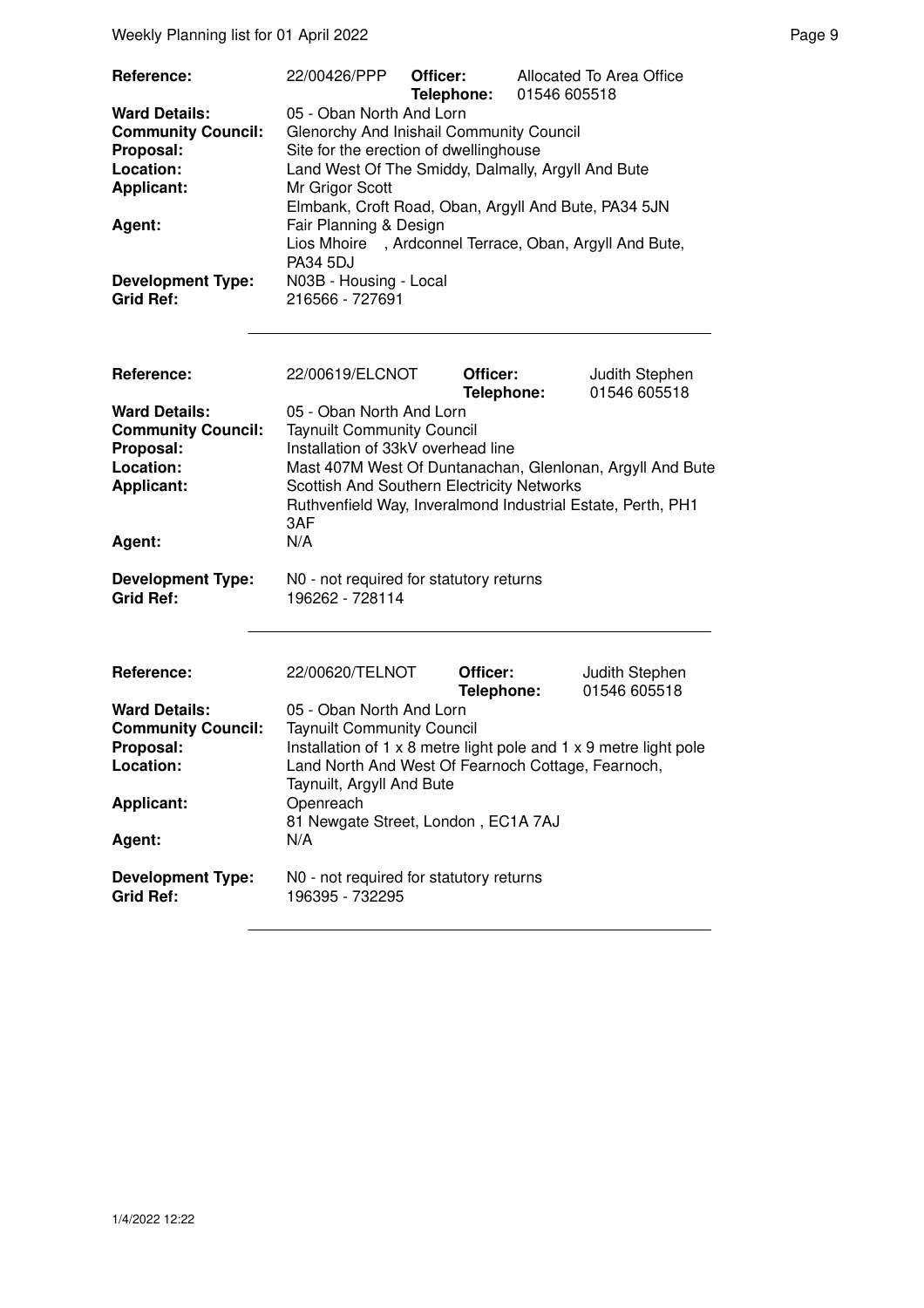| Reference:                                                                                                                                                 | 22/00621/TELNOT                                                                                                                                                                                                                                                                                                      | Officer:               | Judith Stephen                 |
|------------------------------------------------------------------------------------------------------------------------------------------------------------|----------------------------------------------------------------------------------------------------------------------------------------------------------------------------------------------------------------------------------------------------------------------------------------------------------------------|------------------------|--------------------------------|
| <b>Ward Details:</b><br><b>Community Council:</b><br>Proposal:<br>Location:<br><b>Applicant:</b><br>Agent:<br><b>Development Type:</b><br><b>Grid Ref:</b> | Telephone:<br>01546 605518<br>05 - Oban North And Lorn<br><b>Taynuilt Community Council</b><br>Installation of 8 metre light pole<br>Land North Of Corachie Farm, Taynuilt, Argyll And Bute<br>Openreach<br>81 Newgate Street, London, EC1A 7AJ<br>N/A<br>N0 - not required for statutory returns<br>199917 - 729409 |                        |                                |
|                                                                                                                                                            |                                                                                                                                                                                                                                                                                                                      |                        |                                |
| Reference:                                                                                                                                                 | 22/00622/TELNOT                                                                                                                                                                                                                                                                                                      | Officer:<br>Telephone: | Judith Stephen<br>01546 605518 |
| <b>Ward Details:</b><br><b>Community Council:</b><br>Proposal:<br>Location:                                                                                | 05 - Oban North And Lorn<br><b>Taynuilt Community Council</b><br>Installation of 8 metre high pole<br>Land Opposite Airdeny Chalets, Glen Lonan Road, Taynuilt,<br>Argyll And Bute<br>Openreach<br>81 Newgate Street, London, EC1A 7AJ                                                                               |                        |                                |
| <b>Applicant:</b>                                                                                                                                          |                                                                                                                                                                                                                                                                                                                      |                        |                                |
| Agent:                                                                                                                                                     | N/A                                                                                                                                                                                                                                                                                                                  |                        |                                |
| <b>Development Type:</b><br><b>Grid Ref:</b>                                                                                                               | N0 - not required for statutory returns<br>199726 - 729940                                                                                                                                                                                                                                                           |                        |                                |
| Reference:                                                                                                                                                 | 22/00648/NMA                                                                                                                                                                                                                                                                                                         | Officer:<br>Telephone: | Judith Stephen<br>01546 605518 |
| <b>Ward Details:</b><br><b>Community Council:</b><br>Proposal:                                                                                             | 04 - Oban South And The Isles<br><b>Mull Community Council</b><br>Non-Material Amendment to 21/01744/PP (Erection of<br>dwellinghouse and outbuilding, installation of private sewage<br>treatment system and formation of vehicular access) - amend-<br>ments to fenestration and addition of parking bay           |                        |                                |
| Location:                                                                                                                                                  | Plot 1 South Of Uisken Croft, Bunessan, Isle Of Mull, Argyll<br>And Bute                                                                                                                                                                                                                                             |                        |                                |
| <b>Applicant:</b>                                                                                                                                          | Mr Douglas Humphris<br>Douglas Humphris, 59 Park Road, Glasgow, G64 2NP                                                                                                                                                                                                                                              |                        |                                |
| Agent:                                                                                                                                                     | Waterhouse 1854 Ltd                                                                                                                                                                                                                                                                                                  |                        |                                |
| <b>Development Type:</b><br><b>Grid Ref:</b>                                                                                                               | Ground Floor , 1A Morocco Street, London, SE1 3HB<br>NMA 4W - NMA - Householder (4 wk target)<br>138922 - 718873                                                                                                                                                                                                     |                        |                                |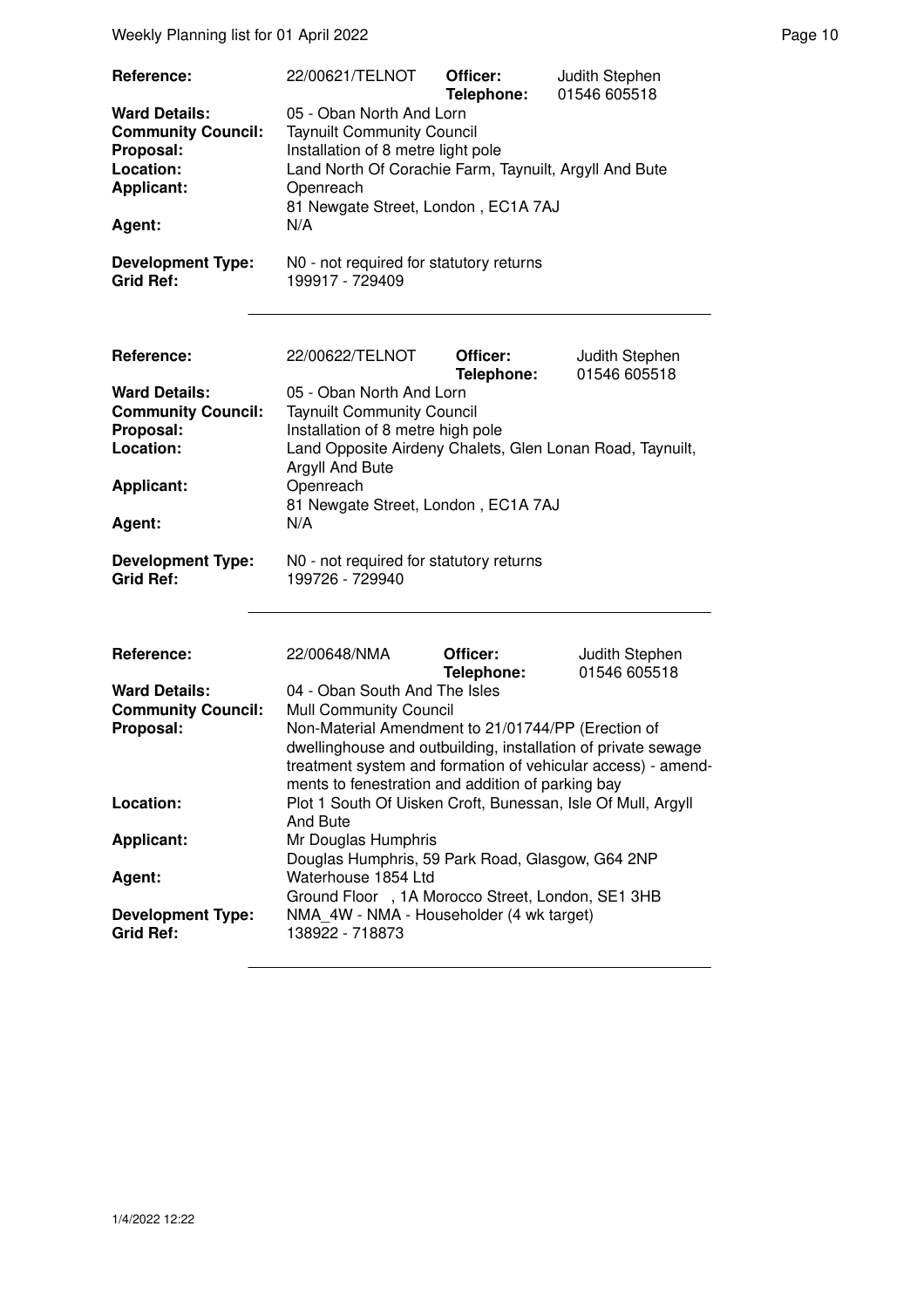## **Mid Argyll, Kintyre and Islay**

| Reference:                | 22/00197/PP                                                                         | Officer:<br>Telephone:                                      | Allocated To Area Office<br>01546 605518                       |  |
|---------------------------|-------------------------------------------------------------------------------------|-------------------------------------------------------------|----------------------------------------------------------------|--|
| <b>Ward Details:</b>      | 03 - Mid Argyll                                                                     |                                                             |                                                                |  |
| <b>Community Council:</b> | South Knapdale Community Council                                                    |                                                             |                                                                |  |
| Proposal:                 |                                                                                     |                                                             | Erection of telecommunications equipment compound with 30      |  |
|                           |                                                                                     |                                                             | metre high lattice tower, associated works and formation of    |  |
|                           | vehicular access track                                                              |                                                             |                                                                |  |
| Location:                 |                                                                                     |                                                             | Land To The North Of Ormsary Sawmill, Ormsary Estate,          |  |
|                           |                                                                                     |                                                             |                                                                |  |
|                           | Lochgilphead, Argyll And Bute<br><b>CTIL</b>                                        |                                                             |                                                                |  |
| <b>Applicant:</b>         |                                                                                     |                                                             |                                                                |  |
|                           |                                                                                     | Hive O2, 1530 Arlington Business Park, Theale, Reading, UK, |                                                                |  |
|                           | <b>RG7 4SA</b>                                                                      |                                                             |                                                                |  |
| Agent:                    | <b>WHP Telecoms Ltd</b>                                                             |                                                             |                                                                |  |
|                           | 14 Inverleith Place, Edinburgh, UK, EH3 5PZ                                         |                                                             |                                                                |  |
| <b>Development Type:</b>  | N11 - Telecommunications                                                            |                                                             |                                                                |  |
| <b>Grid Ref:</b>          | 174145 - 672401                                                                     |                                                             |                                                                |  |
|                           |                                                                                     |                                                             |                                                                |  |
|                           |                                                                                     |                                                             |                                                                |  |
| Reference:                | 22/00288/PP                                                                         | Officer:                                                    | Kim MacKay                                                     |  |
|                           |                                                                                     | Telephone:                                                  | 01546 605518                                                   |  |
| <b>Ward Details:</b>      | 03 - Mid Argyll                                                                     |                                                             |                                                                |  |
| <b>Community Council:</b> | <b>Craignish Community Council</b>                                                  |                                                             |                                                                |  |
| Proposal:                 | Erection of fence (retrospective)                                                   |                                                             |                                                                |  |
| Location:                 |                                                                                     |                                                             | The Garden Cottage, Craobh Haven, Lochgilphead, Argyll And     |  |
|                           | Bute, PA31 8UA                                                                      |                                                             |                                                                |  |
| <b>Applicant:</b>         | Mr Malcolm Kirk                                                                     |                                                             |                                                                |  |
|                           |                                                                                     |                                                             | The Garden Cottage, Half Acre Hill, Craobh Haven, Scotland,    |  |
|                           | <b>PA31 8UA</b>                                                                     |                                                             |                                                                |  |
| Agent:                    | N/A                                                                                 |                                                             |                                                                |  |
|                           |                                                                                     |                                                             |                                                                |  |
| <b>Development Type:</b>  | N01 - Householder developments                                                      |                                                             |                                                                |  |
| <b>Grid Ref:</b>          | 179579 - 707406                                                                     |                                                             |                                                                |  |
|                           |                                                                                     |                                                             |                                                                |  |
|                           |                                                                                     |                                                             |                                                                |  |
| Reference:                | 22/00299/PP                                                                         | Officer:                                                    | <b>Allocated To Area Office</b>                                |  |
|                           |                                                                                     | Telephone:                                                  | 01546 605518                                                   |  |
| <b>Ward Details:</b>      | 02 - Kintyre And The Islands                                                        |                                                             |                                                                |  |
| <b>Community Council:</b> | <b>Tarbert And Skipness Community Council</b>                                       |                                                             |                                                                |  |
| Proposal:                 |                                                                                     |                                                             | Erection of portable toilets on a temporary basis of one year, |  |
|                           |                                                                                     |                                                             | installation of subterranean septic tank, replacement of       |  |
|                           |                                                                                     |                                                             | drainage outfall pipe and sustainable drainage system          |  |
| Location:                 |                                                                                     |                                                             |                                                                |  |
|                           | Claonaig Pier Car Park, Skipness, Argyll And Bute<br>Caledonian Maritime Assets Ltd |                                                             |                                                                |  |
| <b>Applicant:</b>         |                                                                                     |                                                             |                                                                |  |
|                           |                                                                                     |                                                             | Municipal Building, Fore Street, Port Glasgow, Scotland, PA14  |  |
|                           | 5EQ                                                                                 |                                                             |                                                                |  |
| Agent:                    | Graham + Sibbald                                                                    |                                                             |                                                                |  |
|                           | 233 St Vincent Street, Glasgow, UK, G2 5QY                                          |                                                             |                                                                |  |
| <b>Development Type:</b>  | N10B - Other developments - Local                                                   |                                                             |                                                                |  |
| <b>Grid Ref:</b>          | 187482 - 656103                                                                     |                                                             |                                                                |  |
|                           |                                                                                     |                                                             |                                                                |  |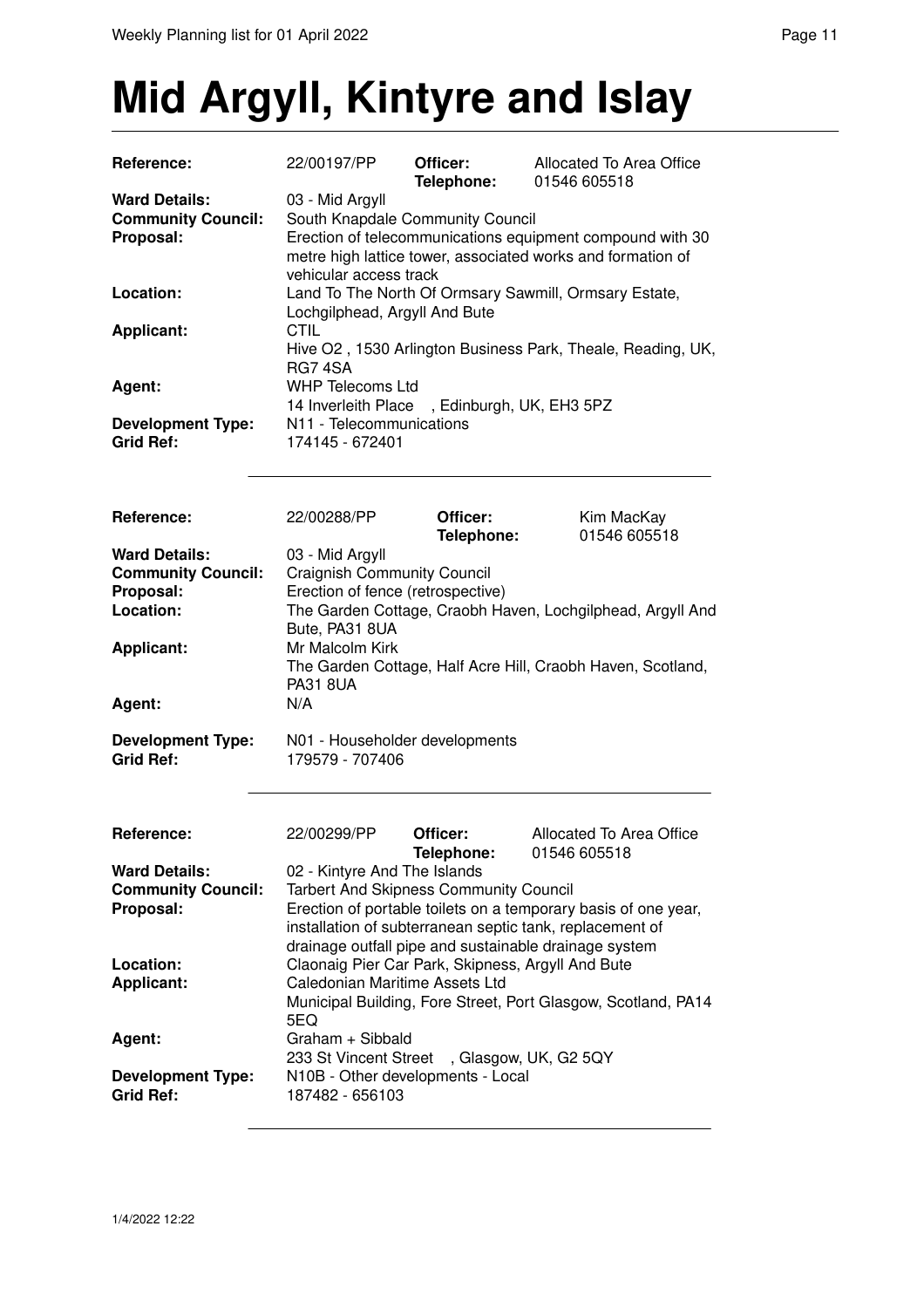| Reference:                | 22/00382/PATEL                                                | Officer:   | Derek Wilson |
|---------------------------|---------------------------------------------------------------|------------|--------------|
|                           |                                                               | Telephone: | 01546 605518 |
| <b>Ward Details:</b>      | 02 - Kintyre And The Islands                                  |            |              |
| <b>Community Council:</b> | Jura Community Council                                        |            |              |
| Proposal:                 | Erection of 25 metre high telecommunications mast and asso-   |            |              |
|                           | ciated equipment within fence enclosure                       |            |              |
| Location:                 | Hilltop North Of Tarbert, The Long Road, Isle Of Jura, Argyll |            |              |
|                           | And Bute                                                      |            |              |
| <b>Applicant:</b>         | CTIL                                                          |            |              |
|                           | Hive 2, 1530 Arlington Business Park, Theale, Berkshire,      |            |              |
|                           | United Kingdom, RG7 4SA                                       |            |              |
| Agent:                    | Dot Surveying Ltd                                             |            |              |
|                           | 14 Inverleith Place , Edinburgh, United Kingdom, EH3 5PZ      |            |              |
| <b>Development Type:</b>  | G C67 - Telecommunications GPDO                               |            |              |
| <b>Grid Ref:</b>          | 102000 - 604000                                               |            |              |

| <b>Reference:</b>         | 22/00571/PNWAY                                                | Officer:   | Allocated To Area Office |
|---------------------------|---------------------------------------------------------------|------------|--------------------------|
|                           |                                                               | Telephone: | 01546 605518             |
| <b>Ward Details:</b>      | 03 - Mid Argyll                                               |            |                          |
| <b>Community Council:</b> | <b>Inveraray Community Council</b>                            |            |                          |
| Proposal:                 | Formation of forest track                                     |            |                          |
| Location:                 | Kenmore Forest, Inveraray, Argyll And Bute                    |            |                          |
| <b>Applicant:</b>         | Resurgam Holdings Ltd                                         |            |                          |
|                           | Per Fyne Forestry Ltd, Manish, Brochroy, Taynuilt, Argyll And |            |                          |
|                           | Bute, PA35 1JQ                                                |            |                          |
| Agent:                    | Fyne Forestry Ltd                                             |            |                          |
|                           | Manish, Brochroy, Taynuilt, Argyll And Bute, PA35 1JQ         |            |                          |
| <b>Development Type:</b>  | G C18W - Agricultural Private Way                             |            |                          |
| <b>Grid Ref:</b>          | 206850 - 705104                                               |            |                          |

| Reference:                                   | 22/00612/TELNOT                                            | Officer:<br>Telephone: | Allocated To Area Office<br>01546 605518                    |
|----------------------------------------------|------------------------------------------------------------|------------------------|-------------------------------------------------------------|
| <b>Ward Details:</b>                         | 03 - Mid Argyll                                            |                        |                                                             |
| <b>Community Council:</b>                    | Ardrishaig Community Council                               |                        |                                                             |
| Proposal:                                    | Installation of 9 metre light pole                         |                        |                                                             |
| Location:                                    | ishaig, Argyll And Bute                                    |                        | Land Adjacent To Ardrishaig Primary School, Glengilp, Ardr- |
| <b>Applicant:</b>                            | Openreach                                                  |                        |                                                             |
| Agent:                                       | Kelvin House, 123 Judd Street, London, WC1H 9NP<br>N/A     |                        |                                                             |
| <b>Development Type:</b><br><b>Grid Ref:</b> | N0 - not required for statutory returns<br>184962 - 686178 |                        |                                                             |